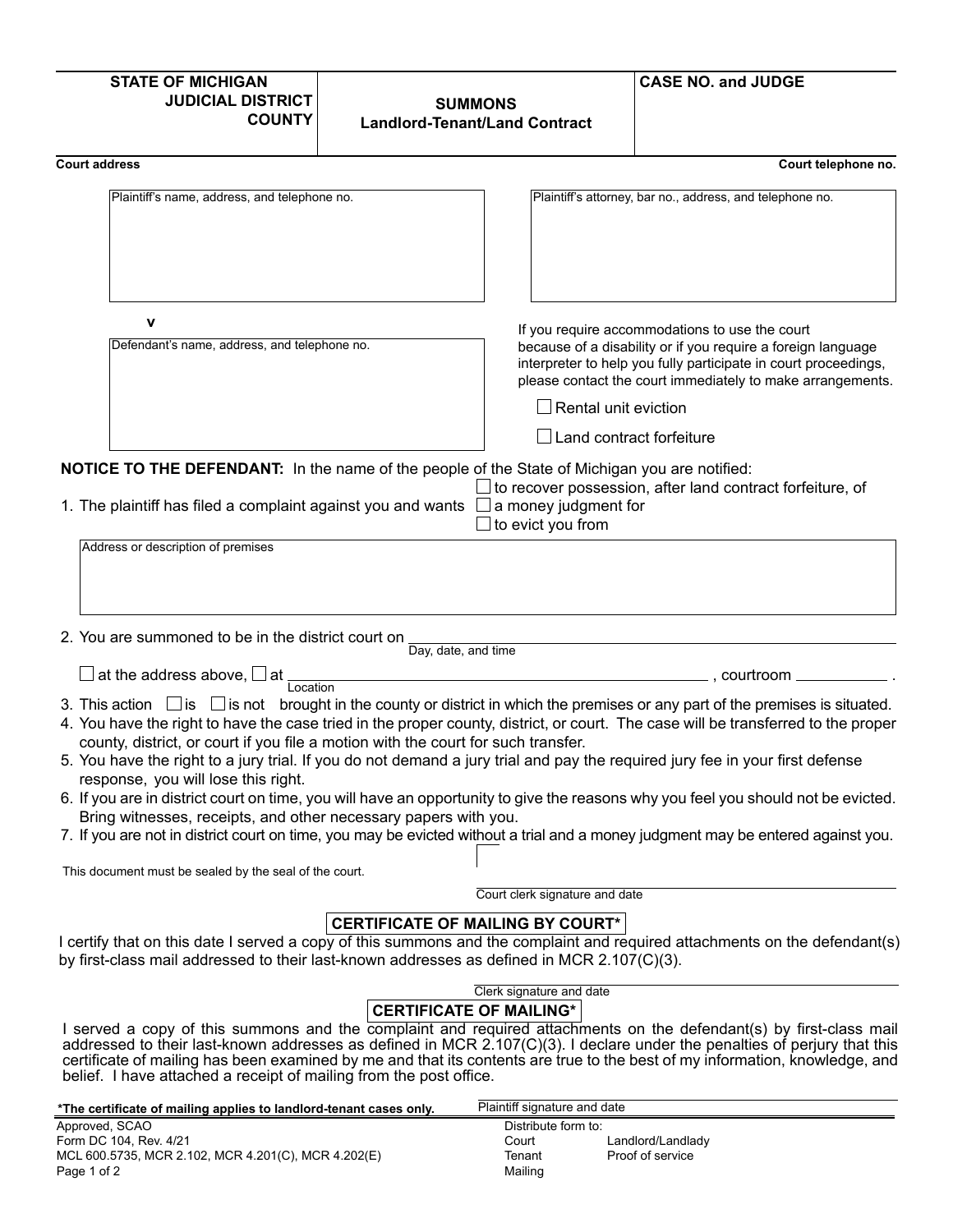| <b>STATE OF MICHIGAN</b><br><b>JUDICIAL DISTRICT</b><br><b>COUNTY</b>                                                                              | <b>SUMMONS</b><br><b>Landlord-Tenant/Land Contract</b><br>(Tenant's Copy)                                                                                                                                                                                                                                                                                                                                                                                                                                                                                                                                                                                                                                                                                                  | <b>CASE NO. and JUDGE</b>                                                    |
|----------------------------------------------------------------------------------------------------------------------------------------------------|----------------------------------------------------------------------------------------------------------------------------------------------------------------------------------------------------------------------------------------------------------------------------------------------------------------------------------------------------------------------------------------------------------------------------------------------------------------------------------------------------------------------------------------------------------------------------------------------------------------------------------------------------------------------------------------------------------------------------------------------------------------------------|------------------------------------------------------------------------------|
| <b>Court address</b>                                                                                                                               |                                                                                                                                                                                                                                                                                                                                                                                                                                                                                                                                                                                                                                                                                                                                                                            | Court telephone no.                                                          |
| Plaintiff's name, address, and telephone no.                                                                                                       |                                                                                                                                                                                                                                                                                                                                                                                                                                                                                                                                                                                                                                                                                                                                                                            | Plaintiff's attorney, bar no., address, and telephone no.                    |
| $\mathbf v$<br>Defendant's name, address, and telephone no.                                                                                        |                                                                                                                                                                                                                                                                                                                                                                                                                                                                                                                                                                                                                                                                                                                                                                            |                                                                              |
|                                                                                                                                                    |                                                                                                                                                                                                                                                                                                                                                                                                                                                                                                                                                                                                                                                                                                                                                                            |                                                                              |
|                                                                                                                                                    | $\Box$ Rental unit eviction                                                                                                                                                                                                                                                                                                                                                                                                                                                                                                                                                                                                                                                                                                                                                |                                                                              |
|                                                                                                                                                    |                                                                                                                                                                                                                                                                                                                                                                                                                                                                                                                                                                                                                                                                                                                                                                            | $\Box$ Land contract forfeiture                                              |
| Address or description of premises                                                                                                                 | <b>NOTICE TO THE DEFENDANT:</b> In the name of the people of the State of Michigan you are notified:<br>1. The plaintiff has filed a complaint against you and wants $\Box$ a money judgment for<br>$\Box$ to evict you from                                                                                                                                                                                                                                                                                                                                                                                                                                                                                                                                               | $\square$ to recover possession, after land contract forfeiture, of          |
| 2. You are summoned to be in the district court on<br>$\square$ at the address above, $\square$ at                                                 | Day, date, and time                                                                                                                                                                                                                                                                                                                                                                                                                                                                                                                                                                                                                                                                                                                                                        |                                                                              |
| Location<br>response, you will lose this right.<br>Bring witnesses, receipts, and other necessary papers with you.                                 | 3. This action $\Box$ is $\Box$ is not brought in the county or district in which the premises or any part of the premises is situated.<br>4. You have the right to have the case tried in the proper county, district, or court. The case will be transferred to the proper<br>county, district, or court if you file a motion with the court for such transfer.<br>5. You have the right to a jury trial. If you do not demand a jury trial and pay the required jury fee in your first defense<br>6. If you are in district court on time, you will have an opportunity to give the reasons why you feel you should not be evicted.<br>7. If you are not in district court on time, you may be evicted without a trial and a money judgment may be entered against you. |                                                                              |
| This document must be sealed by the seal of the court.                                                                                             |                                                                                                                                                                                                                                                                                                                                                                                                                                                                                                                                                                                                                                                                                                                                                                            |                                                                              |
|                                                                                                                                                    | Court clerk signature and date                                                                                                                                                                                                                                                                                                                                                                                                                                                                                                                                                                                                                                                                                                                                             |                                                                              |
| <b>HOW TO GET HELP</b><br>could owe your landlord money. It is important to respond to this quickly.<br>access the Internet at your local library. | You have received an important legal document from a court. Your landlord is trying to evict you. This means you could lose your housing and you<br>• You may hire an attorney to help you answer the complaint and prepare defenses. If you cannot afford an attorney, you can get help at<br>MichiganLegalHelp.org or you might qualify for assistance through a local legal aid office. If you do not have Internet access at home, you can                                                                                                                                                                                                                                                                                                                             | find on ottomou through the Ctate Day of Michigan Louver Deferred Comvice of |

- If you do not have an attorney, but have money to hire one, you can find an attorney through the State Bar of Michigan Lawyer Referral Service at 1-800-968-0738 or a local lawyer referral service at [michbar.org.](http://michbar.org)
- If you require accommodations to use the court because of a disability or if you require a foreign language interpreter to help you fully participate in court proceedings, please contact the court immediately to make arrangements.

Distribute form to: Court Tenant Mailing Landlord/Landlady Proof of service